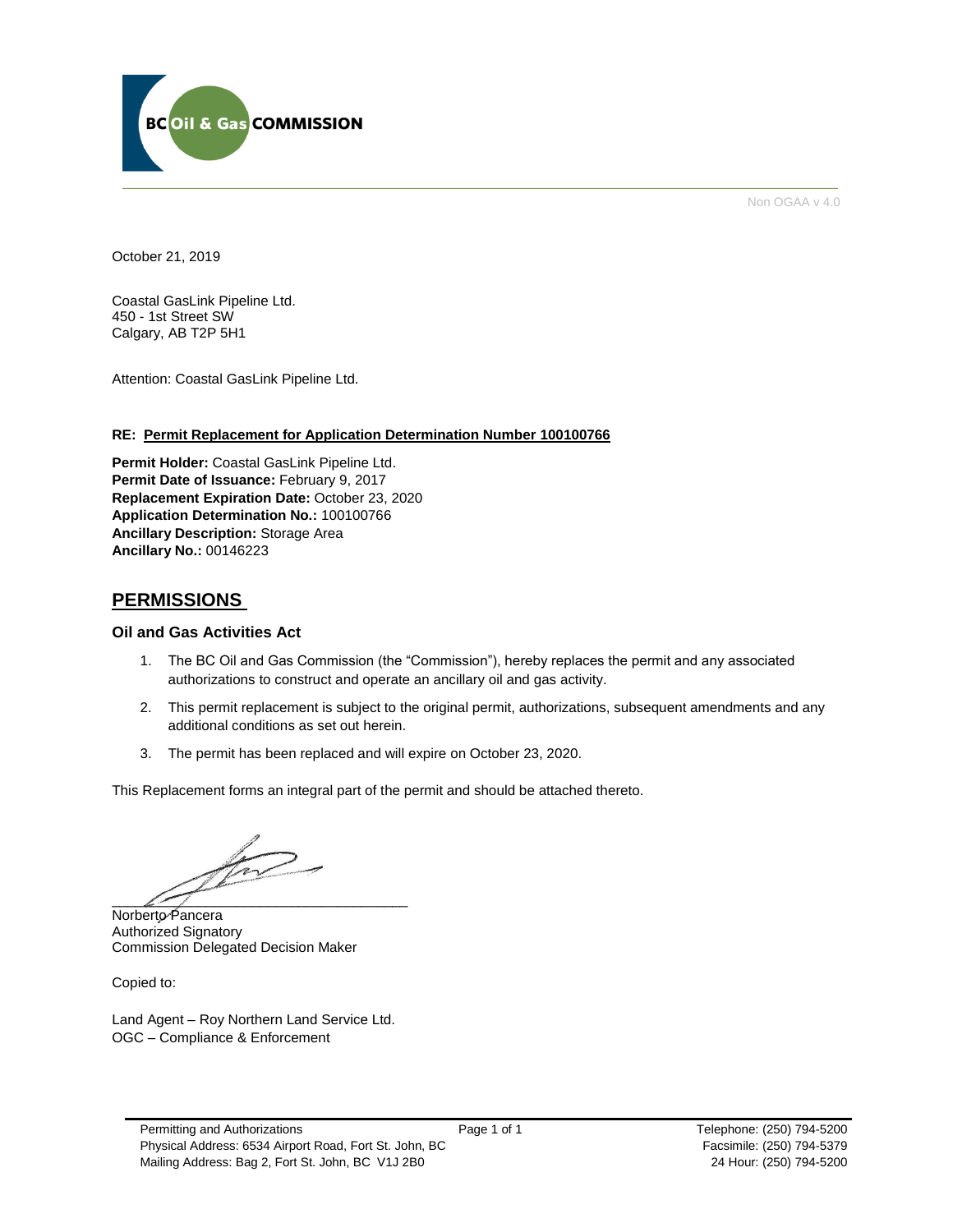

Non OGAA v 4.0

February 7, 2019

Coastal GasLink Pipeline Ltd. 450 - 1st Street SW Calgary, AB T2P 5H1

Attention: Coastal GasLink Pipeline Ltd.

### **RE: Permit Replacement for Application Determination Number 100100766**

**Permit Holder:** Coastal GasLink Pipeline Ltd. Permit Date of Issuance: February 9, 2017 **Replacement Date of Issuance:** February 7, 2019 **Replacement Expiration Date:** October 23, 2019 **Application Determination No.:** 100100766

## **GENERAL PERMISSIONS, AUTHORIZATIONS and CONDITIONS**

- 1. The BC Oil and Gas Commission (the "Commission"), hereby replaces the permit and any associated authorizations to construct and operate an ancillary oil and gas activity.
- 2. This permit replacement is subject to the conditions of the original permit, authorizations, subsequent amendments, corrections, and any additional conditions as set out herein.
- 3. The permit has been replaced for eight months and will expire on October 23, 2019.

### **Petroleum and Natural Gas Act**

4. Pursuant to Section 138(1) of the Petroleum and Natural Gas Act, the permit holder is authorized to enter, occupy and use any unoccupied Crown land located within the operating area to carry out the associated oil and gas activity authorized under this permit.

### **CONDITIONS**

- 5. The rights granted by this authorization are subject to all subsisting grants to or rights of any person made or acquired under the *Coal Act, Forest Act, Land Act, Mineral Tenure Act, Petroleum and Natural Gas Act, Range Act, Water Sustainability Act* or *Wildlife Act*, or any extension or renewal of the same.
- 6. The Permit holder must not assign or sublicense this permit or permit any person to use or occupy the land, other than its employees, contractors, or representatives, without the Commission's written consent.
- 7. The Permit Holder must ensure that the area is maintained in a condition so as to minimize hazards, including but not limited to hazards associated with storage of materials and equipment.
- 8. The Permit Holder must ensure that the area is free of garbage, debris and unused equipment.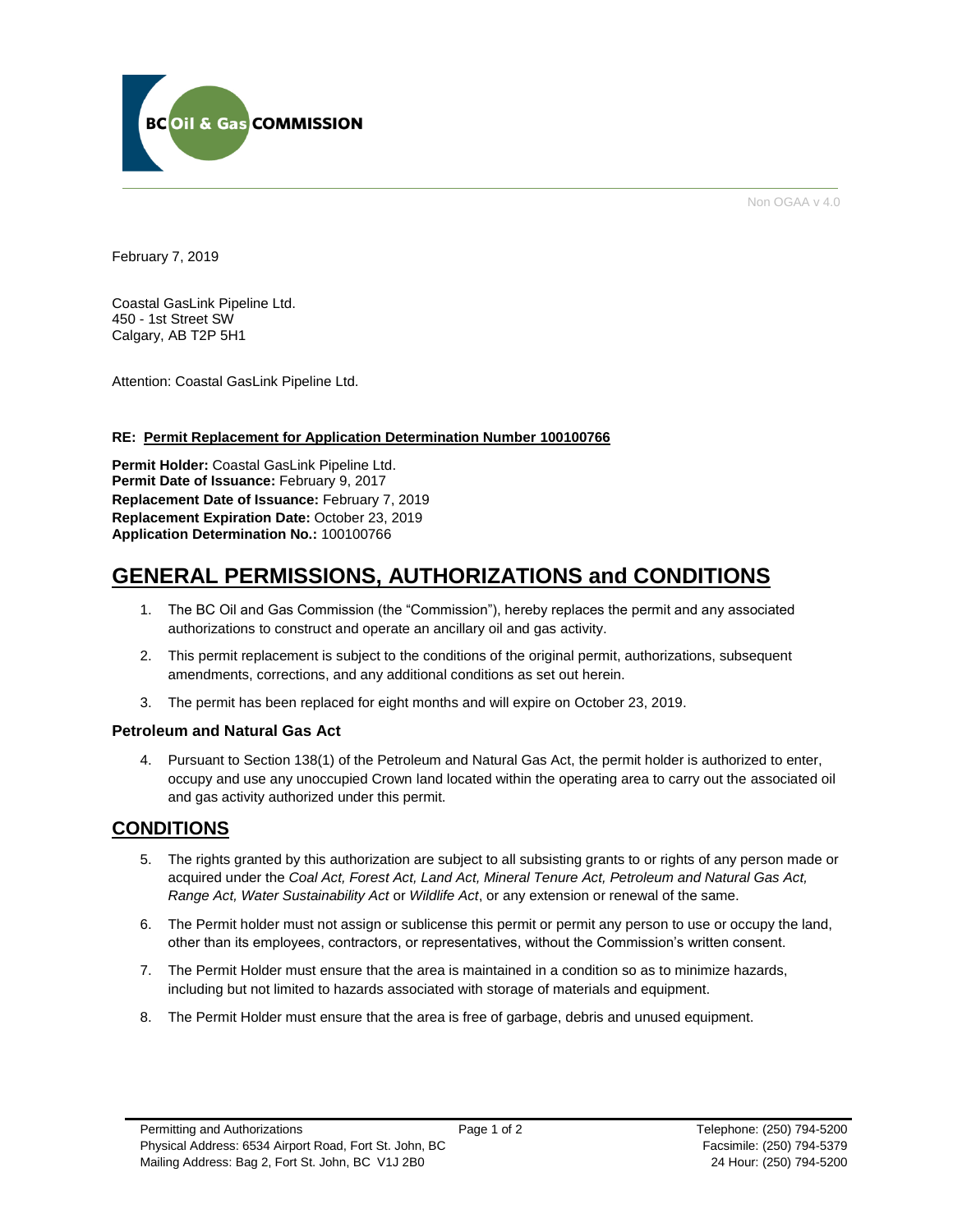Application Determination number: 100100766 Date Issued: February 7, 2019

 $\overbrace{\phantom{aaaaa}}^{a}$ 

Jacqueline Bourke Authorized Signatory Commission Delegated Decision Maker

pc: Land Agent – Roy Northern Land Service Ltd. OGC, Compliance and enforcement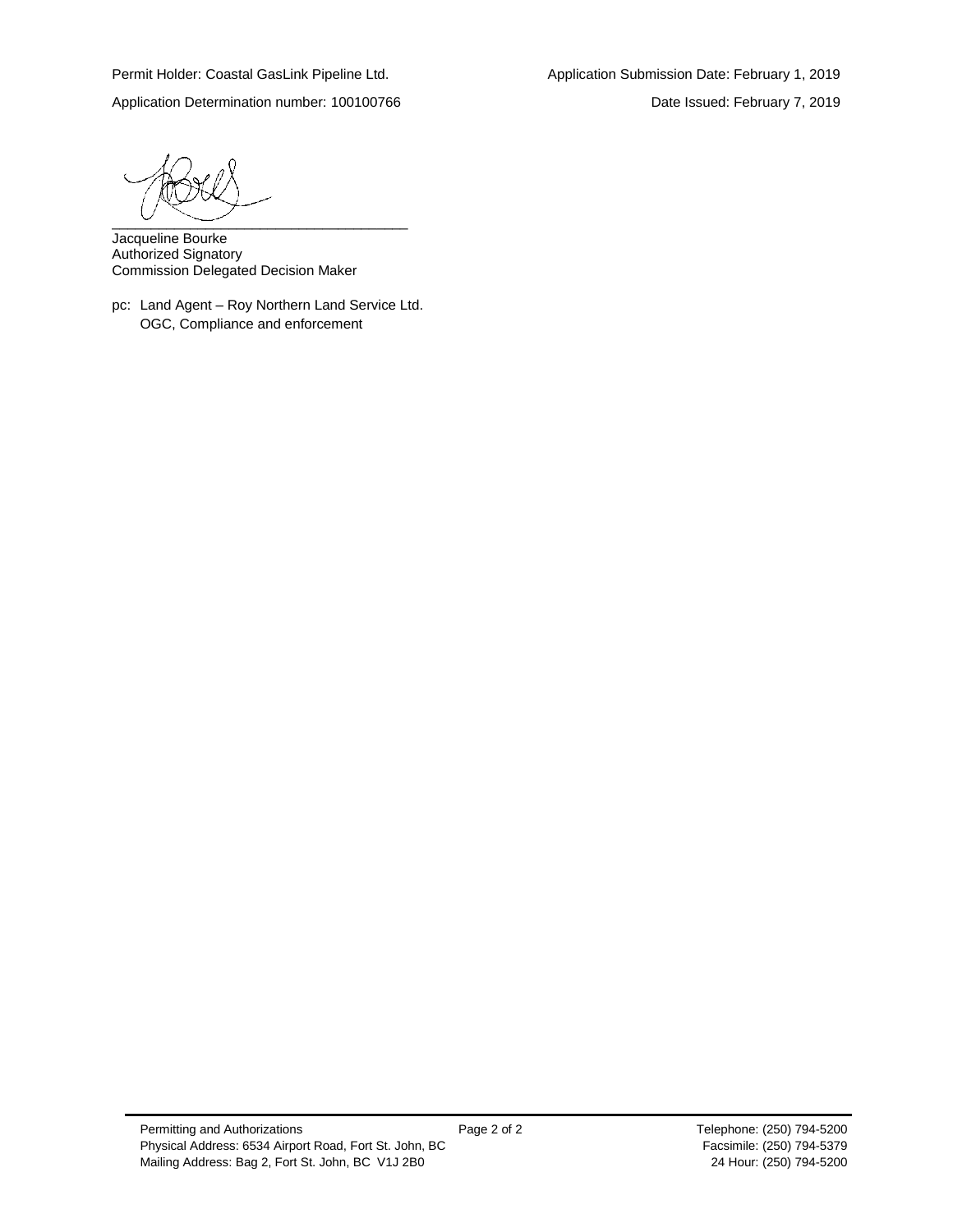

Non OGAA v 3.3

<span id="page-3-0"></span>February 9, 2017

Coastal GasLink Pipeline Ltd. 450 - 1st Street SW Calgary, AB T2P 5H1

Attention: Coastal GasLink Pipeline Ltd.

### **RE: Determination of Application Area Number 100100766**

**Permit Holder: Coastal GasLink Pipeline Ltd. Date of Issuance: February 9, 2017 Effective Date: February 9, 2017 Application Submitted Date: December 21, 2016 Application Determination Number: 100100766 [Approved Disturbance Footprint:](#page-3-0) 3.72 ha**

# **GENERAL [PERMISSIONS,](#page-3-0) AUTHORIZATIONS and CONDITIONS**

### **PERMISSIONS**

### **Petroleum and Natural Gas Act**

1. The BC Oil and Gas Commission (the "Commission") pursuant to section 138 of the *Petroleum and Natural Gas Act* hereby permits the Permit Holder referenced above to construct and operate a related activity(s) as set out in the applicable Permitted Activities, Authorized Activities, and Activity Details tables below for the purposes of carrying out oil and gas activities as defined in the *Oil and Gas Activities Act* (OGAA); subject to the conditions set out herein.

### **PERMITTED ACTIVITIES**

**Associated Oil & Gas Activity No.:** 00146223 **Type:** Storage Area

- 2. The [permissions](#page-3-0) and authorizations granted under this permit are limited to the area identified in the spatial data submitted to the Commission in the permit application as identified and dated above; herein after referred to as the 'activity area'.
- 3. The Commission, pursuant to section 138(1) of the *Petroleum and Natural Gas Act,* hereby permits the occupation and use of any Crown land located within the activity area.
	- a) The permission to occupy and use Crown land expires two years from the date of issuance, unless the Commission has received notice of construction start, or this permit is otherwise extended, suspended, cancelled, surrendered or declared spent.
	- b) The permission to occupy and use Crown land does not entitle the Permit Holder to exclusive possession of the activity area.
	- c) The total disturbance within the activity area must not exceed the total approved disturbance footprint as referenced above.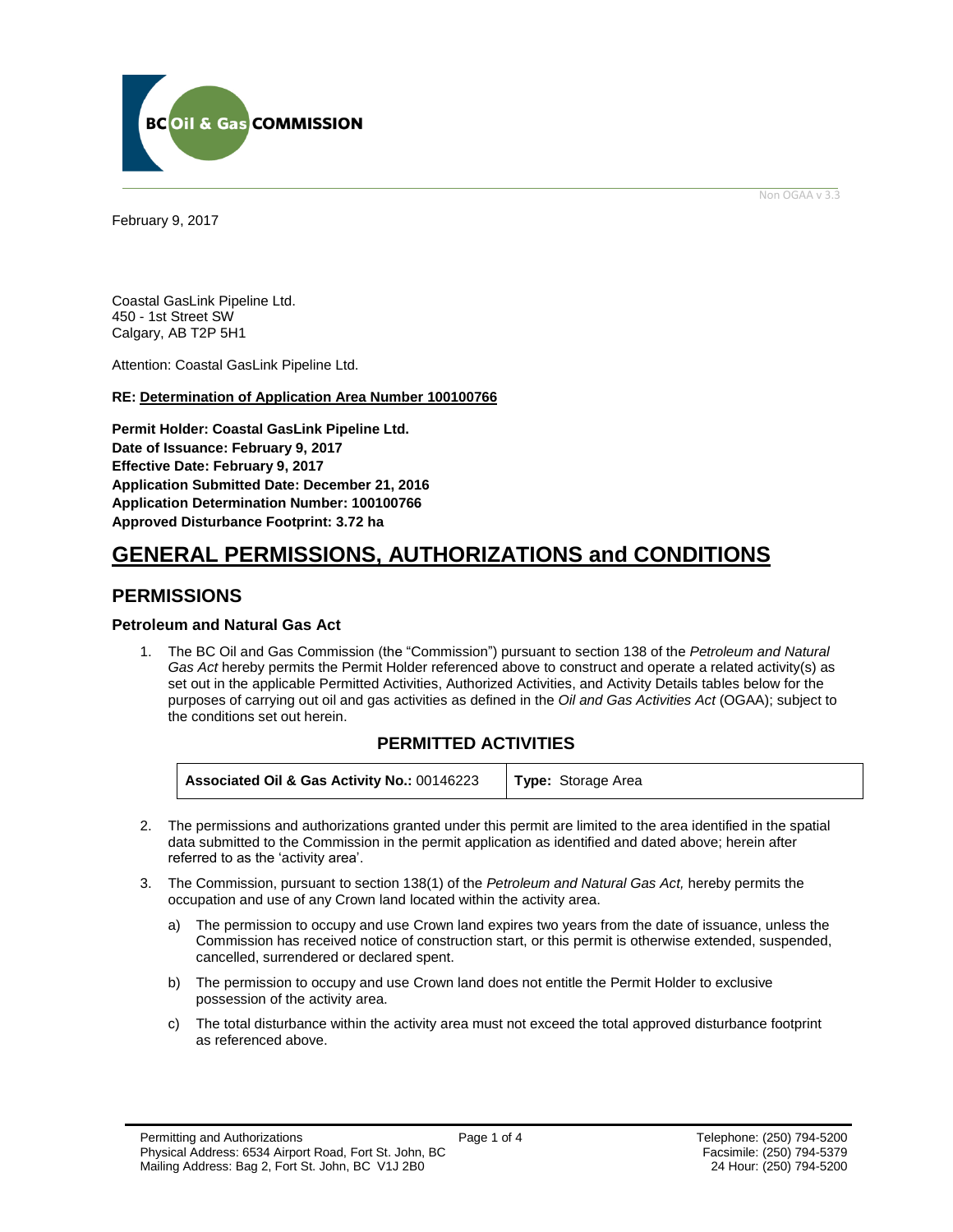### **Forest Act**

4. The Commission, pursuant to section 47.4 of the *Forest Act*, hereby [authorizes](#page-3-0) the removal of Crown timber from the activity area under the cutting permits associated with the Master Licence(s) as follows:

**Master Licence to Cut No.:** M02340

**Cutting Permit No.:** 30

**Timber Mark No.:** MTC026

**Total New Cut:** 3.72

**[Forest District](https://ams-crd.bcogc.ca/crd/)**: (DPC) Peace Natural Resource District

**Region:** Interior

5. The cutting permits are deemed spent upon the submission of the post-construction plan or upon either the cancellation or expiry of the activitie[s authorized](#page-3-0) under the permit.

### **CONDITIONS**

### **Notification**

- 6. A notice of construction start must be submitted prior to the commencement of activities under this permit 48 hours before or as per the relevant legislation if longer than 48 hours. Notification must submitted via Kermit for pipelines and facilities. For all other activity types notification must be submitted through [OGC.ExternalNotifications@bcogc.ca.](mailto:OGC.ExternalNotifications@bcogc.ca)
- 7. Within 60 days of the completion of construction activities under this permit, the Permit Holder must submit to the Commission a post-construction plan as a shapefile and PDF plan accurately identifying the location of the total area actually disturbed under this permit. The shapefile and plan must be submitted via eSubmission.
- 8. The permit holder must notify the Saulteau First Nations Lands Department office five (5) working days prior to commencement. Notification will be sent to Fernie Garbitt at fgarbitt@saulteau.com.

### **General**

- 9. The rights granted by this Permit in relation to unoccupied Crown land are subject to all subsisting grants to or rights of any person made or acquired under the *Coal Act, Forest Act, Land Act, Mineral Tenure Act, Petroleum and Natural Gas Act, Range Act*, *Water Sustainability Act* or *Wildlife Act*, or any extension or renewal of the same.
- 10. The Permit Holder must not assign, sublicence or permit any person to use or occupy the land, other than its employees, contractors, or representatives, without the Commission's written consent.
- 11. The Permit Holder must ensure that the activity area is maintained in a condition so as to minimize hazards, including but not limited to hazards associated with storage of materials and equipment.
- 12. The Permit Holder must ensure that the activity area is free of garbage, debris and unused equipment.

### **Environmental**

- 13. Construction activities must not result in rutting, compaction or erosion of soils that cannot be reasonably rehabilitated to similar levels of soil productivity that existed on the operating area prior to the construction activities taking place.
- 14. Any temporary access must be constructed and maintained in a manner that provides for proper surface drainage, prevents pooling on the surface, and maintains slope integrity.
- 15. The Permit Holder must make reasonable efforts to prevent establishment of invasive plants on the activity area resulting from the carrying out of activities authorized under this approval.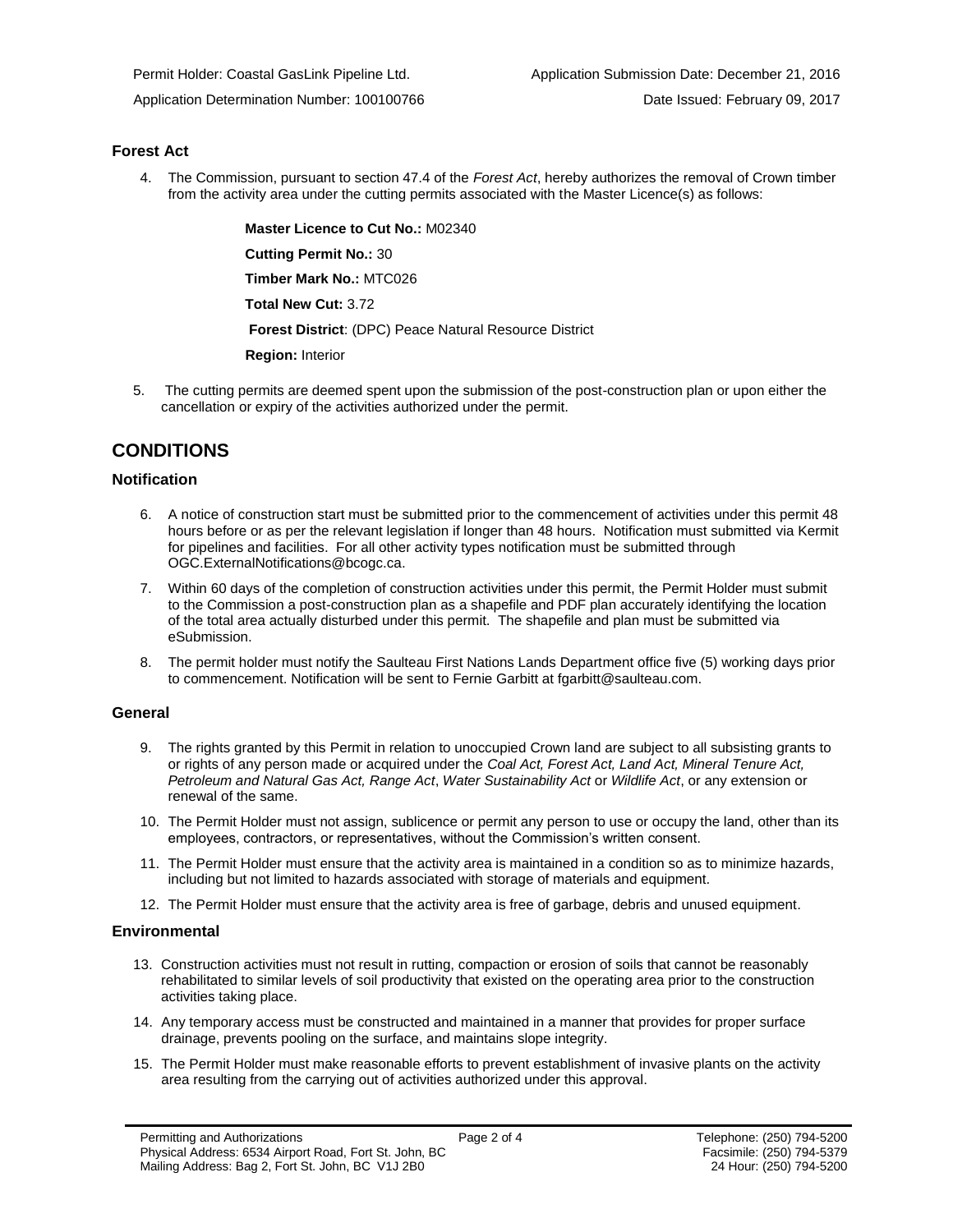Application Determination Number: 100100766 Date Issued: February 09, 2017

- 16. Following completion of the construction activities authorized herein, the permit holder must, as soon as practicable
	- a) decompact any soils compacted by the activity;
	- b) if natural surface drainage pattern was altered by the carrying out of the activity, the permit holder must restore, to the extent practicable, to the drainage pattern and its condition before the alteration; and
	- c) re-vegetate any exposed soil on the activity area including, where necessary, using seed or vegetative propagules of an ecologically suitable species that
		- (i) promote the restoration of the wildlife habitat that existed on the area before the oil and gas activity was begun, and
		- (ii) stabilize the soil if it is highly susceptible to erosion.
	- d) Following completion of construction activities authorized herein, any retrievable surface soils removed from the activity area must be redistributed so that the soil structure is restored, to the extent practicable, to its condition before the activity was begun.
- 17. The Permit Holder must ensure that the activities authorized under this approval do not result in any deleterious materials being deposited into a stream, wetland or lake.
- 18. The permit holder must not undertake construction or significant maintenance activities within the riparian reserve zone of any stream, wetland or lake.
- 19. Following completion of the construction activities authorized herein, the permit holder must restore riparian management areas disturbed by activities to the ecological trajectory that existed on the site prior to the disturbance taking place.

#### **Clearing**

- 20. The Permit Holder is permitted to fell any trees located on Crown land within 1.5 tree lengths of the activity area that are considered to be a safety hazard according to *Workers Compensation Act* regulations and must be felled in order to eliminate the hazard. Trees or portions of these trees that can be accessed from the activity area without causing damage to standing timber may be harvested.
- 21. The holder of the cutting permit must pay to the government, stumpage and any waste billing determined in accordance with the terms of this [authorization.](#page-3-0)
- 22. Th[e authorized](#page-3-0) cutting permit does not grant the Permit Holder the exclusive right to harvest Crown timber from the activity area. Authority to harvest some or all of the timber may be granted to other persons. The Permit Holder's right to harvest timber applies to any timber found on the site at the time they undertake harvesting activities.
- 23. All harvested Crown Timber must be marked with the cutting permit's associated Timber Mark.
- 24. Stumpage for Cutting Permit No. 30 will be calculated in accordance with the Interior Appraisal Manual as amended from time to time.
- 25. Any waste assessments applied under the Master Licence to Cut are subject to the merchantability specifications and monetary waste billing requirements in the Provincial Logging Residue and Waste Manual specific to the region associated with the Cutting Permit [authorization.](#page-3-0)

### **Archaeology**

- 26. Archaeology site GkRg-32 must be avoided by construction crews.
- 27. An AIA report must be submitted to the Commission as soon as practicable.
- 28. If artifacts, features, materials or things protected under section 13(2) of the Heritage Conservation Act are identified the permit holder must, unless the permit holder holds a permit under section 12 of the Heritage Conservation Act issued by the Commission in respect of that artifact, feature, material or thing:
	- a) immediately cease all work in the vicinity of the artifacts, features, materials or things;